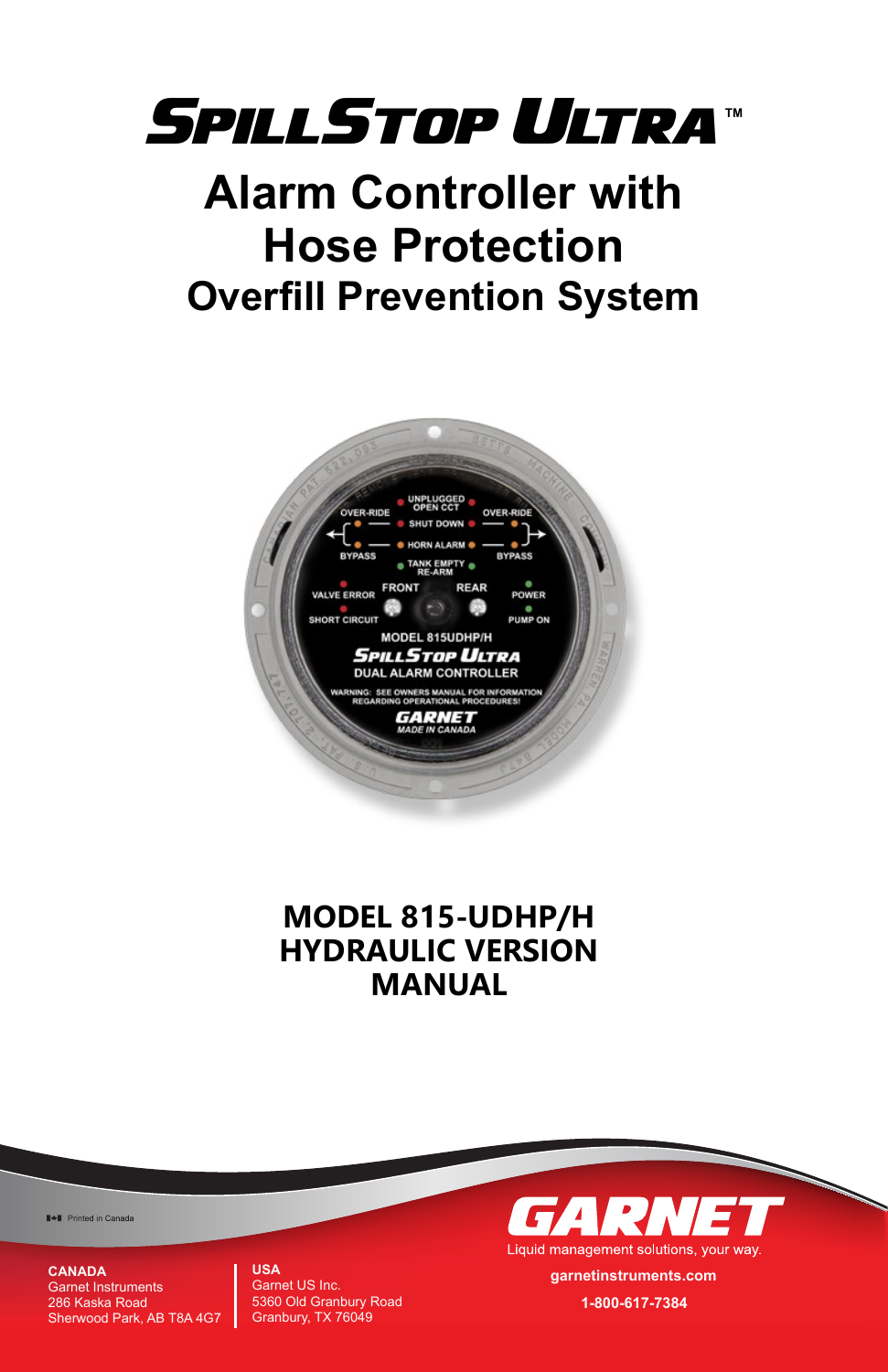

**MODEL 815-UDHP/H HYDRAULIC VERSION MANUAL**

# **Table of Contents**

| CHAPTER 6 - SERVICE AND WARRANTY INFORMATION  12 |  |
|--------------------------------------------------|--|

815-UDHP/H\_v8.4 - 11-Dec-2019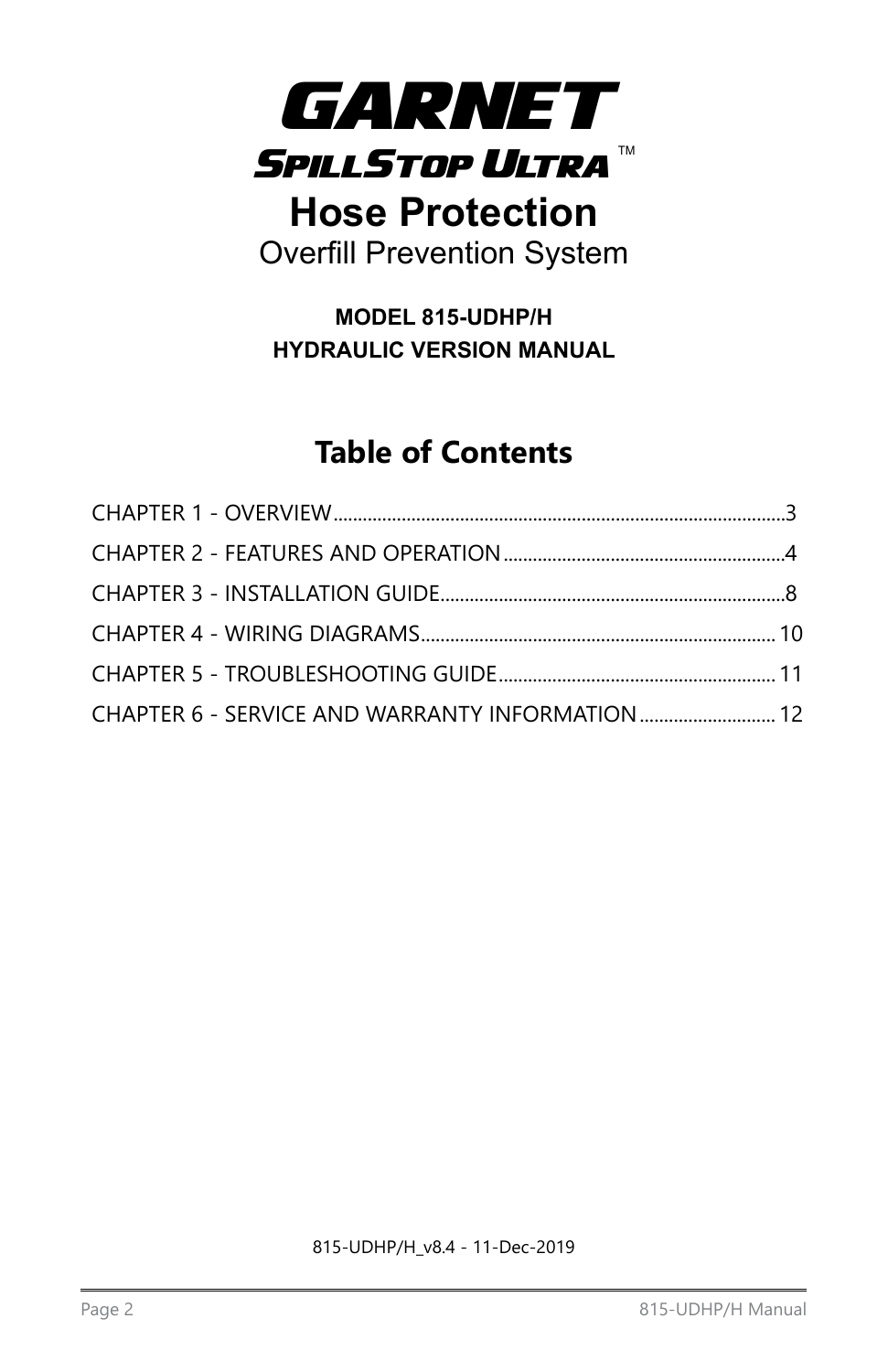#### <span id="page-2-0"></span>**CHAPTER 1 - OVERVIEW**

Congratulations on purchasing the Garnet Instruments Model<br>
815UDHP/H SPILLSTOP ULTRA™ Dual Hose Protection Overfill<br>
Research Schlink Schlinker The 915UDUD (University the state of the ortho Prevention System. The 815UDHP/H represents the state of the art in spill control for crude oil and chemical hauling. The SPILLSTOP™ is designed to work in conjunction with two Garnet Model 810PS2 SEELEVEL PROSERIES™ or Model 808P2 SEELEVEL SPECIAL™ systems to assist the truck operator with truck tank overfill protection in applications where the fluid is loaded with a hydraulic pump or an external pump. In addition to the tank overfill protection, the 815UDHP/H also assists in preventing spills due to blown hoses.

The 815UDHP/H system is designed as an emergency backup system. The operator should still be responsible for loading and unloading of the tank, but in the event that the operator is unable to shut down loading when the tank is full or makes an occasional error, the 815UDHP/H system can prevent a spill and damaged equipment.

The 815UDHP/H is easy to install and operate, and is designed to withstand the rigors of mobile applications. The Model 817 Truck Gauge Programmer is used to set the alarm points in the 810PS2 SEELEVEL PROSERIES™ or the 808P2 SEELEVEL SPECIAL™ gauges, which are programmed with the horn alarm and shutdown points. The system can shut down hydraulically operated loading pumps. A horn alarm is provided to warn of an impending full tank condition.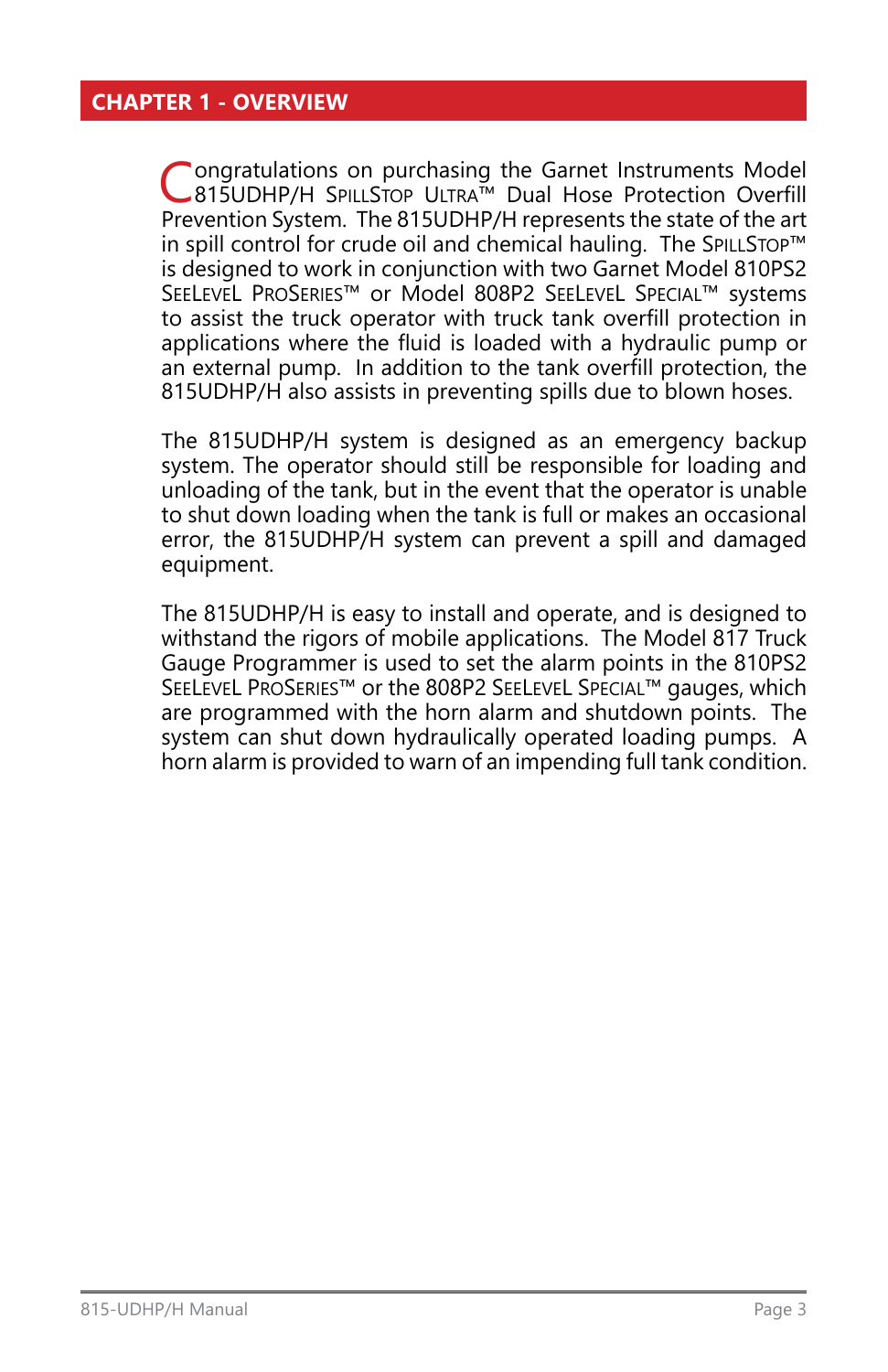#### <span id="page-3-0"></span>**CHAPTER 2 - FEATURES AND OPERATION**

The following diagram shows the basic components and connections of the 815UDHP/H for a tractor trailer application.



The SPILLSTOP controller works in conjunction with alarm signals sent by the 808P2 or 810PS2 level gauges and hose pressure sensors.



The 815UDHP/H alarm controller monitors and displays the alarm status of the gauges, the loading valve status, and the horn bypass status. Wiring faults between the controller and gauges are also monitored. The controller activates a warning horn and shuts off the hydraulic pump if the fluid level in either tank reaches the full point. In addition, if an attempt is made to pump against a closed valve, or overfill the tank, loading is shut down. Each 815UDHP/H controller accommodates two compartments.

**WARNING:** The 815UDHP/H is intended as an emergency backup system only, and is not intended as a substitute for operator diligence during the loading process.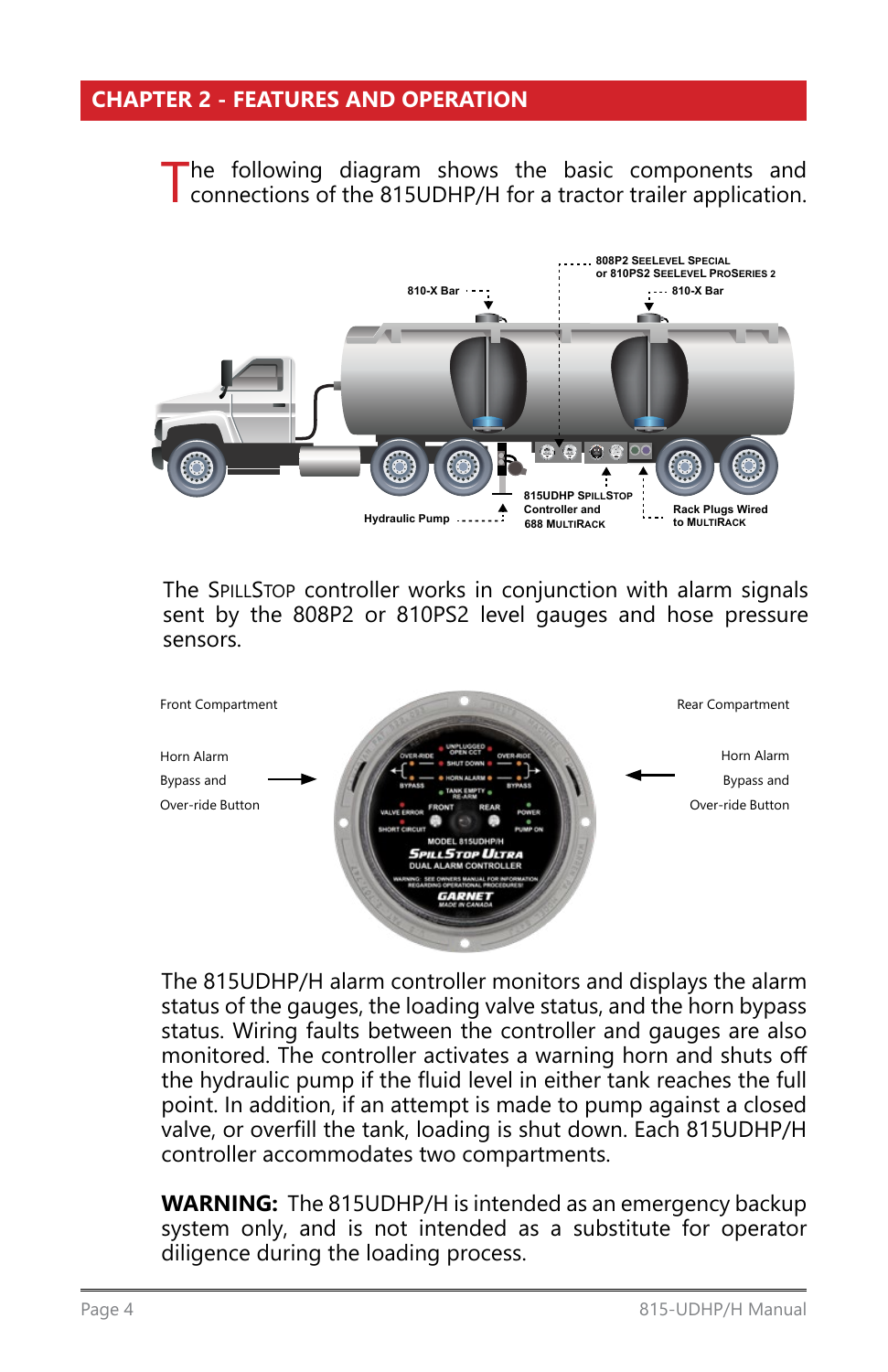The operation of the SPILLSTOP UDHP system during loading with a hydraulic pump is as follows: When the system is powered on and the tank is empty, the green EMPTY/RE-ARM indicator is on, the green POWER indicator is on, the green PUMP ON indicator is on, the horn is off, and the pump is allowed to run. If the hydraulic pump in engaged to load when there is a closed valve on the discharge side of the pump, this will be detected by a pressure sensor and will cause the red VALVE ERROR indicator to go on and the PUMP ON indicator to go off, resulting in an immediate pump shutdown. This prevents equipment damage, blown off hoses, spills, and possible operator injury. The horn is not activated for this condition, and this shutdown cannot be bypassed so the operator must correct the condition before loading can occur. If loading is able to proceed normally, the EMPTY/RE-ARM indicator will go off as the fluid level starts to rise. When the horn alarm point is reached, the orange HORN ALARM indicator turns on, the PUMP ON indicator turns off, the horn will start to sound, and the pump will shut down. Pressing the horn alarm BYPASS button on the corresponding side of the controller will turn on the orange BYPASS indicator, turn on the PUMP ON indicator, turn off the horn and allow the pump to restart. This allows the operator to clean out hoses or to continue to load to maximize the load volume. The bypass will not work below the horn alarm point. The HORN ALARM indicator stays on even when bypassed to remind the operator that the alarm condition still exists.

If loading is continued to the point that the SHUT DOWN alarm point is reached, then the red SHUT DOWN indicator turns on, the PUMP ON indicator turns off, and the pump will shut down. There is no bypass button for this condition so it is not possible to load higher than this alarm point due to the risk of an overfill spill. However, it is possible to unload with the hydraulic pump by pressing and holding the corresponding over-ride button. This allows the pump to operate as long as the tank level does not rise any further, so it can only be used to pump off product. As soon as the tank level drops below the shut down point, the over-ride button can be released. While the over-ride button is pressed, the orange indicator will turn on. If the over-ride indicator does not turn on, then the tank level is too high for the over-ride to work. If there is a valve closed on the discharge side of the pump for the unloading operation then the VALVE ERROR indicator will go on and the PUMP ON indicator will go off, causing an immediate pump shutdown just like during loading. Once loading is completed and the system is powered off, the horn is always off. This prevents sloshing or other disturbances from sounding the horn during driving.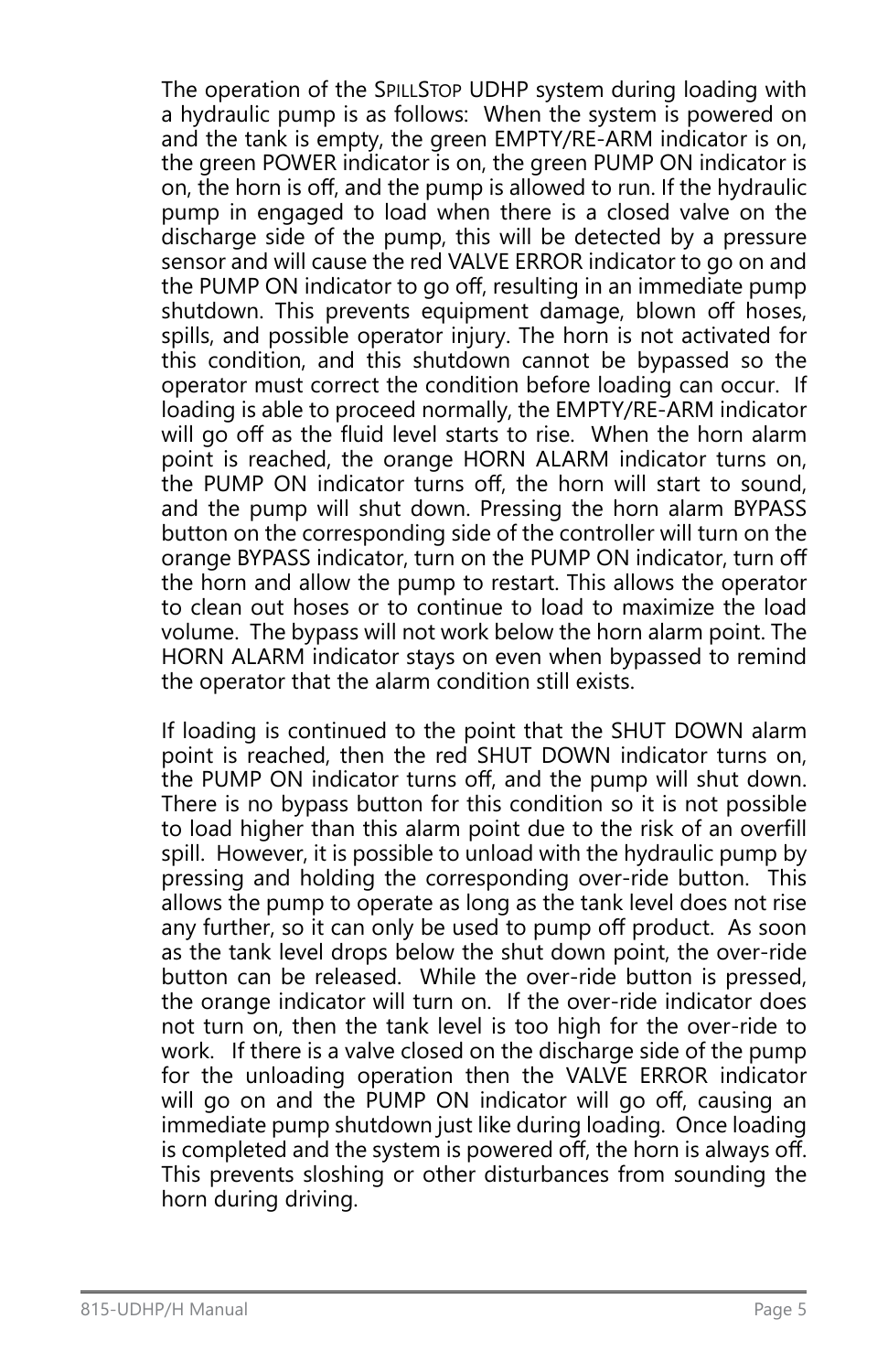The horn alarm bypasses are cleared whenever the system is powered up, regardless of the fluid level. This means that if the system is powered off prior to unloading and the fluid level is above the horn alarm point, then the pump will not be allowed to run on power up until the horn alarms are bypassed again. If unloading is being done in a noise sensitive area, be aware that upon power up the horn will sound since the bypasses will be off. Be ready to bypass the horn alarms as soon as possible after powering up. During unloading of the tank, as the fluid level drops below the alarm points the alarm indicators will go out, and the horn bypass will be cleared for that compartment (the system is re-armed) when the EMPTY/RE-ARM indicator comes back on. This automatic feature means that there is no need for the operator to re-arm the system, removing the possible operator error of forgetting to rearm. The horn bypasses can also be cleared manually at any time by pressing both of the bypass buttons at the same time.

Either compartment can sound the horn or shut down the pump. If one compartment's status has resulted in a shutdown, the other compartment cannot be loaded until the shutdown condition has been removed from the first compartment. If the horn alarm has been bypassed on one compartment, a horn alarm condition on the other compartment will cause the horn to turn on and the pump to shut down again. This condition can be bypassed on the second compartment to silence the horn and restart the pump.

The 815UDHP/H system has a number of convenience and safety features built into it. When the tank level is below the horn alarm point, the horn alarm bypass will not work, preventing accidental bypassing below the alarm point. There is a green PUMP ON indicator which lights whenever the pump is allowed to run, so the operator knows when a pump restart can be done. Delays are incorporated into the system to prevent electrical noise or momentary bad connections from disrupting operation. A short circuit in the wiring to a gauge lights the red SHORT CIRCUIT indicator and shuts down the pump. An open circuit in the wiring to a gauge lights the red UNPLUGGED and VALVE ERROR indicators, sounds the horn, and shuts down the pump. The horn sounding can be bypassed but these shutdowns cannot be bypassed. The pulse signal between a gauge and the controller cannot be corrupted by poor connections or moisture in the wiring, if the signal is too badly degraded it defaults directly to an open or short circuit condition. A failure of a SEELEVEL or SEELEVEL SPECIAL gauge also causes the controller to default to a shutdown condition. The controller will operate at truck voltages from 8 to 16 volts, and draws less than 1/8 amp so it can operate from any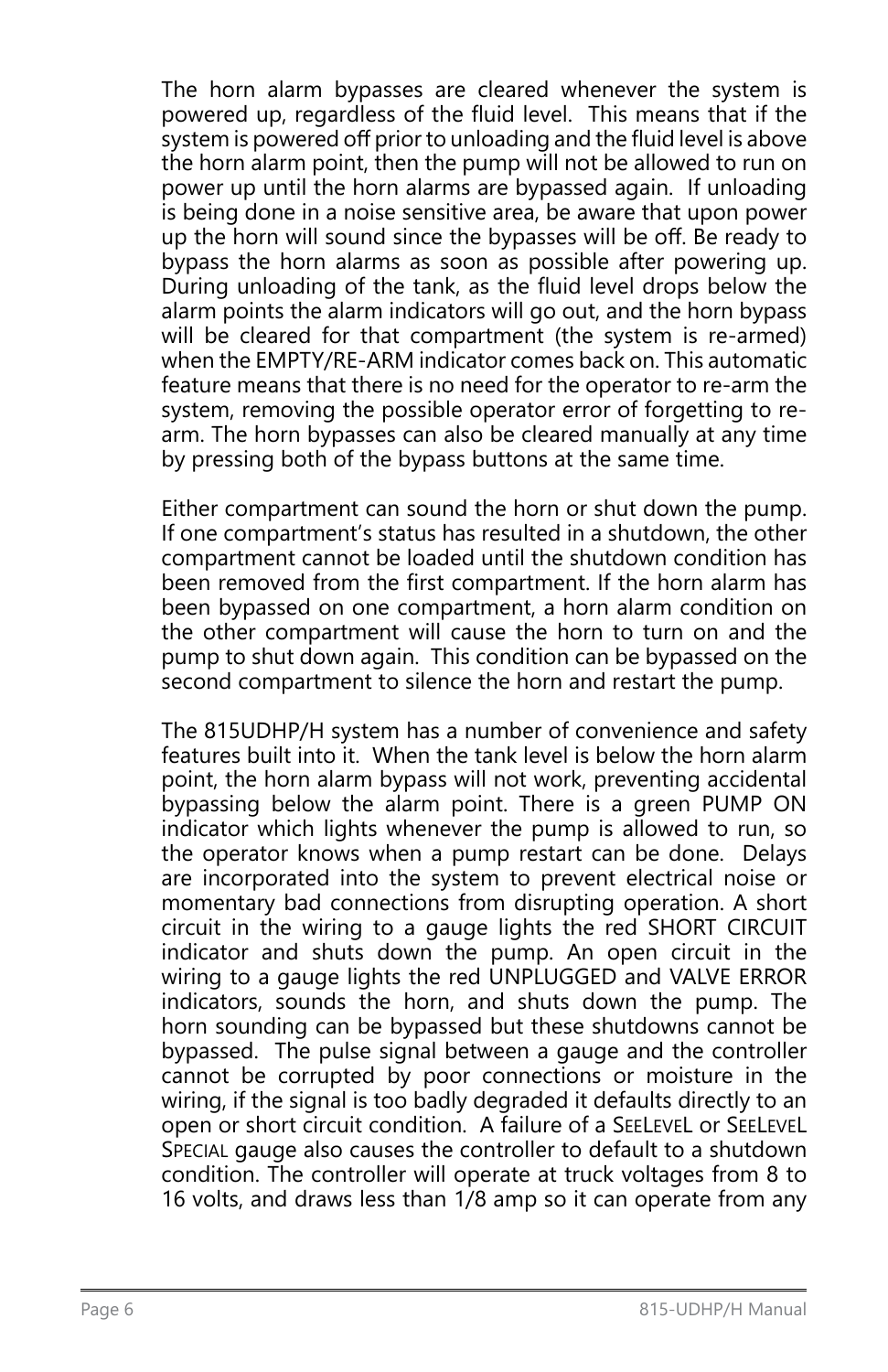convenient 12 volt circuit. The controller is also fully weatherproof, so it can be mounted at a convenient place on the trailer.

If a valve on the discharge side of the hydraulic pump is not open when pumping is started, then the pump can generate enough pressure to blow off the rubber hose between the pump discharge and the closed valve. This can result in equipment damage, a product spill, or operator injury. The 815UDHP/H controller is able to recognize a valve error in two ways, both of which result in an immediate pump shutdown. A pressure switch sensing excessive hose pressure or a micro-switch sensing valve position can be wired to break the signal connection between the 808P2/810PS2 gauge and the controller, in this case a valve error will cause both the UNPLUGGED and VALVE ERROR indicators to turn on. Alternatively, the switch can be wired to break the ground connection on the hose protection wire on the controller, in this case a valve error will cause only the VALVE ERROR indicator to turn on. If desired, both techniques can be combined in the same installation, one for loading and the other for unloading.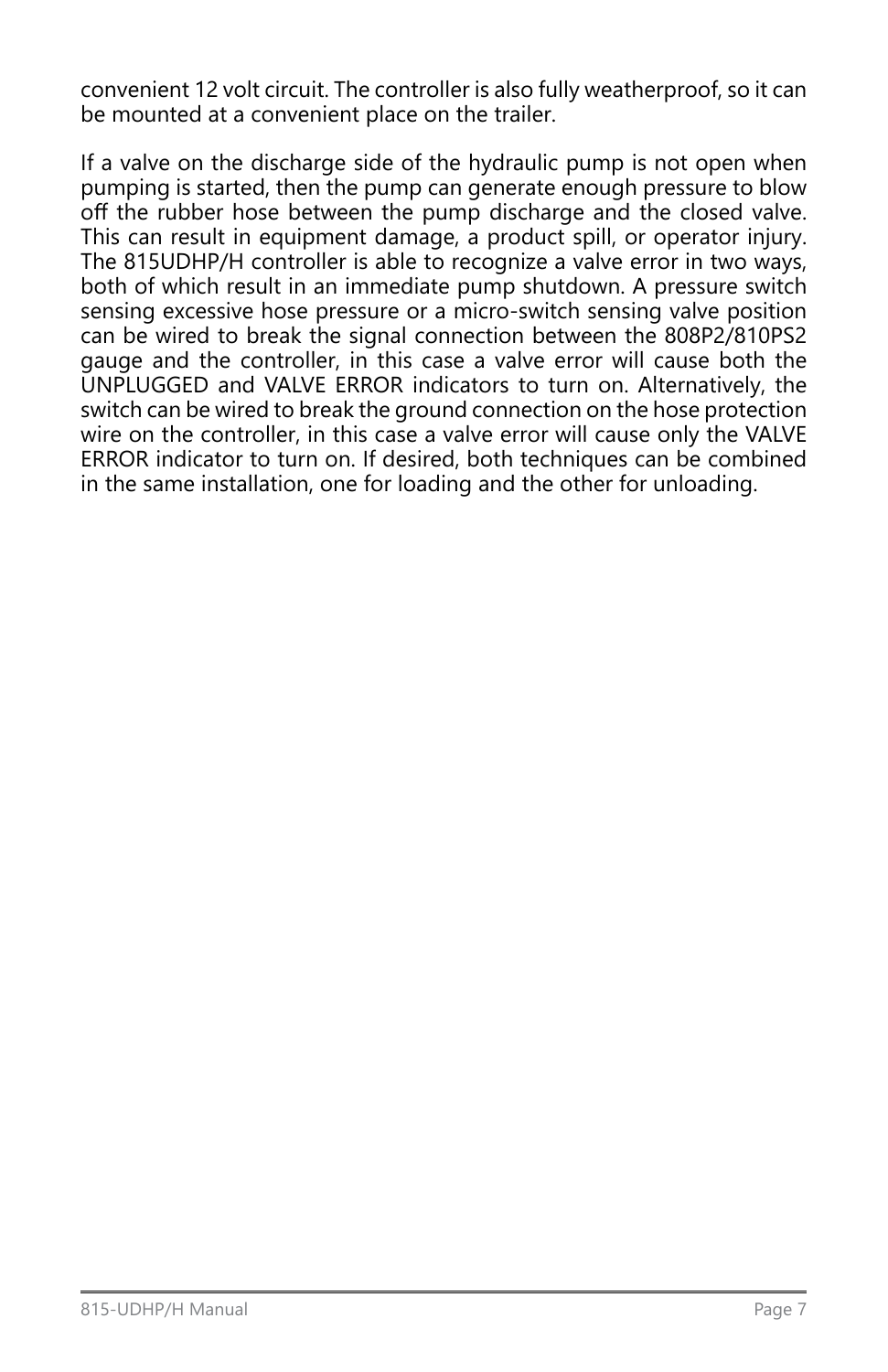#### <span id="page-7-0"></span>**CHAPTER 3 - INSTALLATION GUIDE**

Refer to the appropriate wiring diagram during installation of Rithe 815UD1HP/H system. The wiring diagrams are in chapter 4.

- 1. Pick a spot for the 815UDHP/H to be mounted. It is normally mounted on the trailer. Do not mount the controller where it can be damaged and it should be easy to see and out of direct road spray. It is recommended that the controller be mounted close to the pump control.
- 2. Mount the display enclosure using the mounting flange holes, being certain to shim the enclosure away from the mounting surface with the spacers provided to allow water drainage. **Broken display enclosures caused by water freezing behind the enclosure are NOT covered by warranty.**

**IMPORTANT:** When connecting wiring, all connections should be soldered or securely connected using crimp connectors. Do not use spade connectors as these will degrade over time.

- 3. Connect the wiring in accordance with the applicable wiring diagram supplied by Garnet. The following chapter contains a few typical wiring diagrams.
- 4. Use cable such as 7 conductor Scully cable or similar. Use a strain relief where the cable enters the enclosure to create a weatherproof seal. To simplify the wiring, use a junction box available from Garnet. In addition, components such as cable, strain reliefs, horns, hydraulic solenoids, etc. are available directly from Garnet.
- 5. Program the alarm points in the gauges. Program alarm #1 as SHUT DOWN at the point beyond which loading is not permitted. Program alarm #2 as SHUT DOWN at the point where the horn alarm should activate. Program alarm #3 as SHUT DOWN at the point where the tank is considered empty, normally a few inches off the bottom. Do not program the empty point right at the bottom, since any buildup of debris on the anchor will prevent the system from clearing the bypasses. Program alarm #4 as SHUT DOWN just above alarm #1. See the 808P2 or 810PS2 manuals for programming details.

**Example:** The tank is 58 inches high, with a bottom reading of 4.6 inches. Suggested points would be alarm #1 (shutdown) at 55 inches, alarm #2 (horn) at 53 inches, alarm #3 (reset) at 6 inches, and alarm #4 at 56 inches.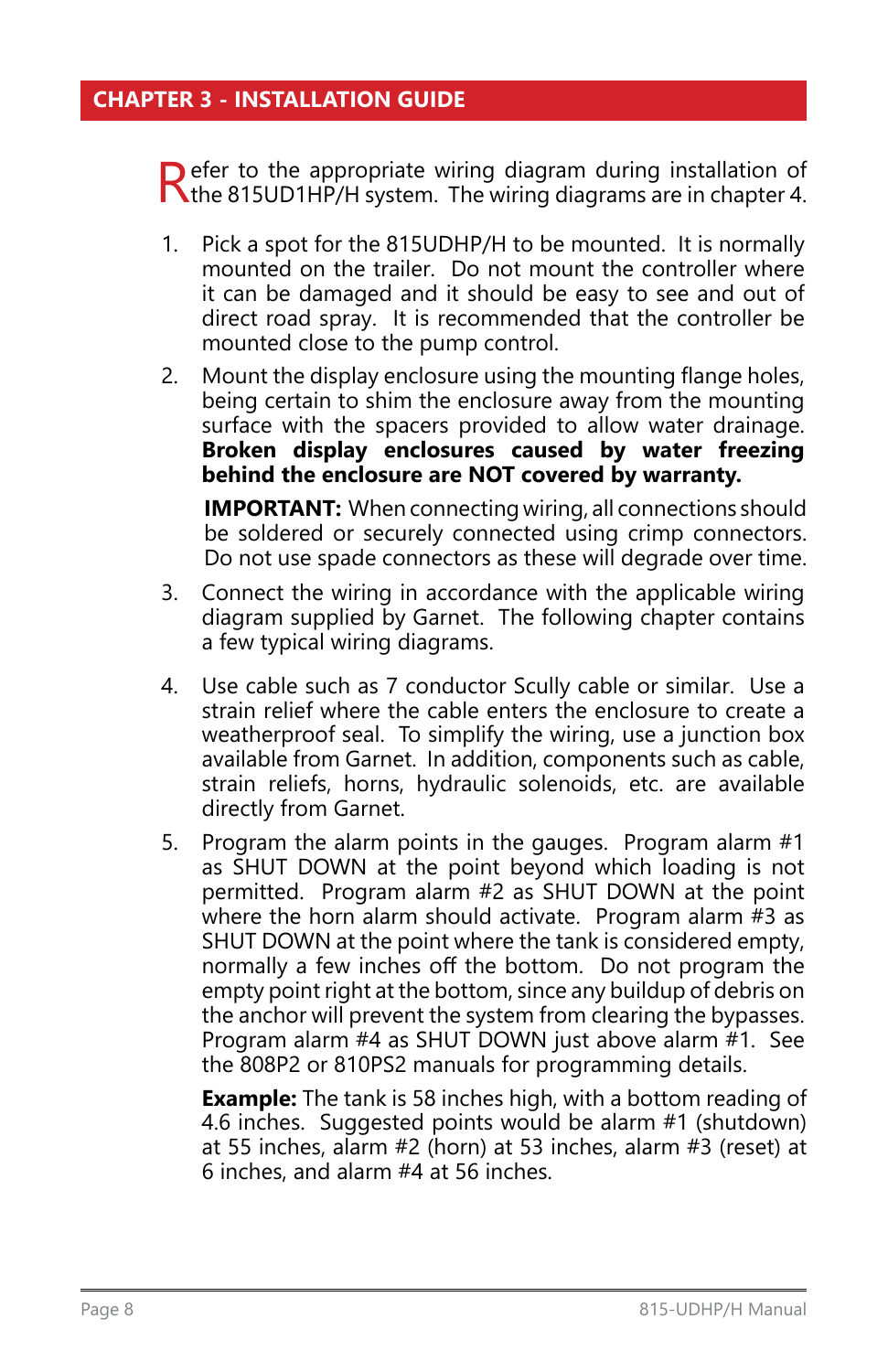**WARNING:** To properly determine the shutdown point, raise the SEELEVEL float to the top of the tank, and then lower the float by at least two inches. Record this point as the shutdown value. **Ensure that the truck operator is aware of this value. Ensure that this value and the empty reading are recorded in the provided area in the operator's manual. The truck operator must be given the owners manual upon delivery with the data entered on the back of the manual.**

- 6. Put the cover back on the SPILLSTOP, and test the system for proper operation by lifting the float. Verify the following points:
	- a. The horn sounds and the pump stops at the horn alarm point.
	- b. Pressing the bypass button at this point silences the horn and restarts the pump.
	- c. The pump shuts down at the shut down alarm point.
	- d. At this point, pressing and holding the over-ride button sounds the horn and allows pump restart.
	- e. Raising the float any higher than the shut down point causes the pump to shut down regardless of whether the button is pressed.
	- f. Position the float below the shut down point but above the horn alarm point, bypass the horn, and then verify that the bypass is removed with the float at least one inch above the bottom of the tank.
	- g. Repeat for the other compartment.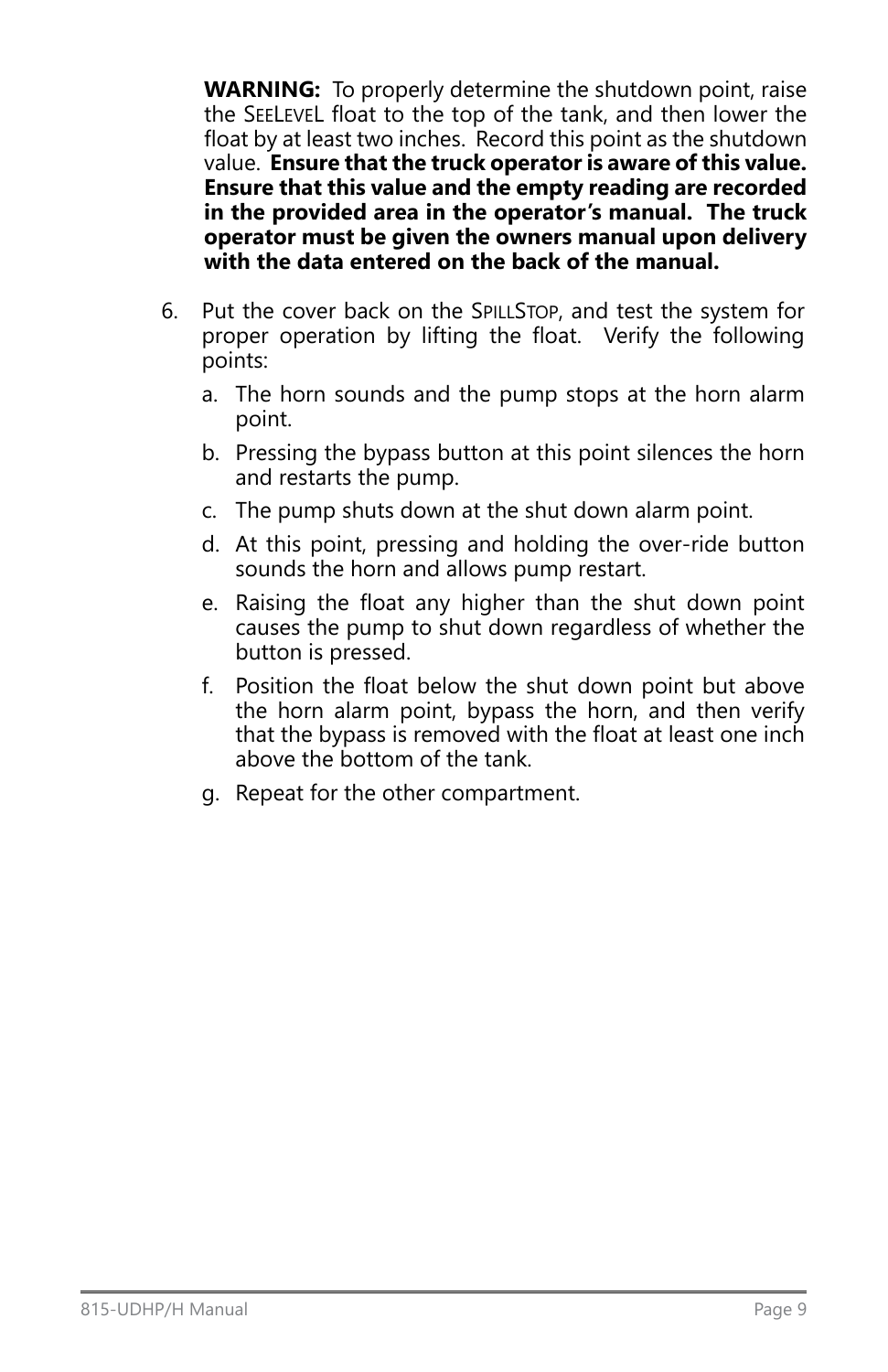# <span id="page-9-0"></span>**CHAPTER 4 - WIRING DIAGRAMS**



WIRING DIAGRAM - TWO COMPARTMENT WITH 808P2 GAUGES, 815UDHP/H SPILLSTOP AND 815JBHD JUNCTION BOX HYDRAULIC TRAILER APPLICATION, ALL COMPONENTS MOUNTED ON TRAILER

## **Wiring Guide - Main Connector**

| Red:                | +12V power                                         |
|---------------------|----------------------------------------------------|
| Black:              | Ground                                             |
| Orange:             | Horn alarm output                                  |
| Green:              | Shutdown alarm output                              |
| Yellow:             | SPILLSTOP signal from the rear 808P2/810PS2 gauge  |
| Blue:               | SPILLSTOP signal from the front 808P2/810PS2 gauge |
| Purple: (connected) | Rear horn bypass switch                            |
| White: (connected)  | Front horn bypass switch                           |

## **Wiring Guide - Sensor Connector**

| White/Orange: | Hose protection switch |
|---------------|------------------------|
| White/Blue:   | Front Gauge A4 alarm   |
| White/Yellow: | Rear Gauge A4 alarm    |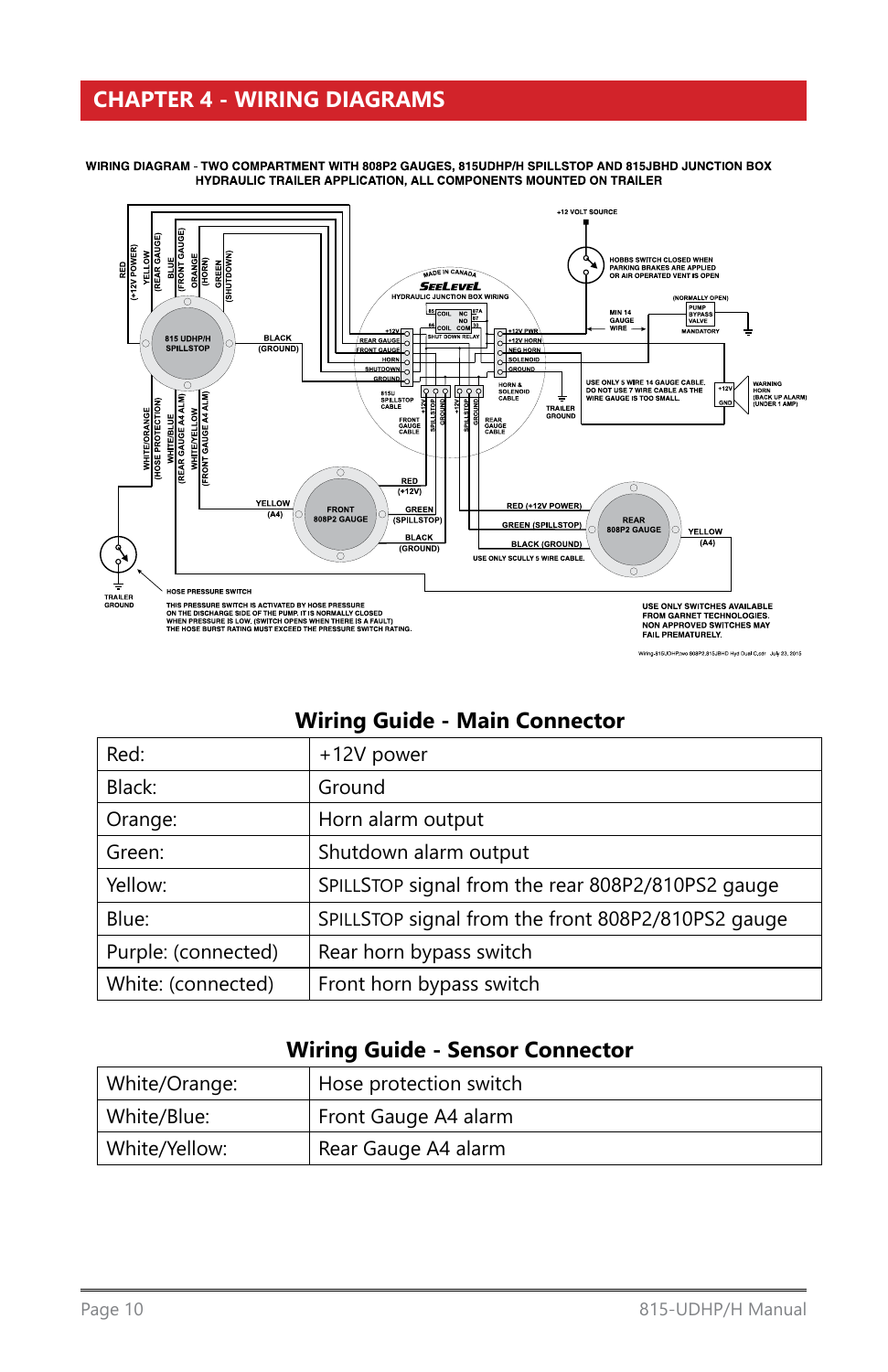#### <span id="page-10-0"></span>**CHAPTER 5 - TROUBLESHOOTING GUIDE**

If problems are encountered, check the following:

- 1. Is the controller getting at least 8 volts?
- 2. Are all the wires properly connected, with no short circuits?
- 3. Are the 808P2 or 810PS2 SEELEVEL gauges working properly?
- 4. Are the 808P2 or 810PS2 gauges programmed properly?
- 5. If the horn is not sounding, does the horn itself work?

To test the various components, substitute a known good component to see if the rest of the system is working. If the pump will not start, ground the green wire from the controller. If the pump still does not start, the problem is in the relay or associated wiring. If the pump now starts, and the controller indicates no shutdown alarm (or is bypassed), then the controller is bad. If the horn will not sound, ground the orange wire from the controller. If the horn still does not sound, the problem is in the horn or associated wiring. If the horn now sounds, and the controller indicates a horn alarm that is not bypassed, then the controller is bad.